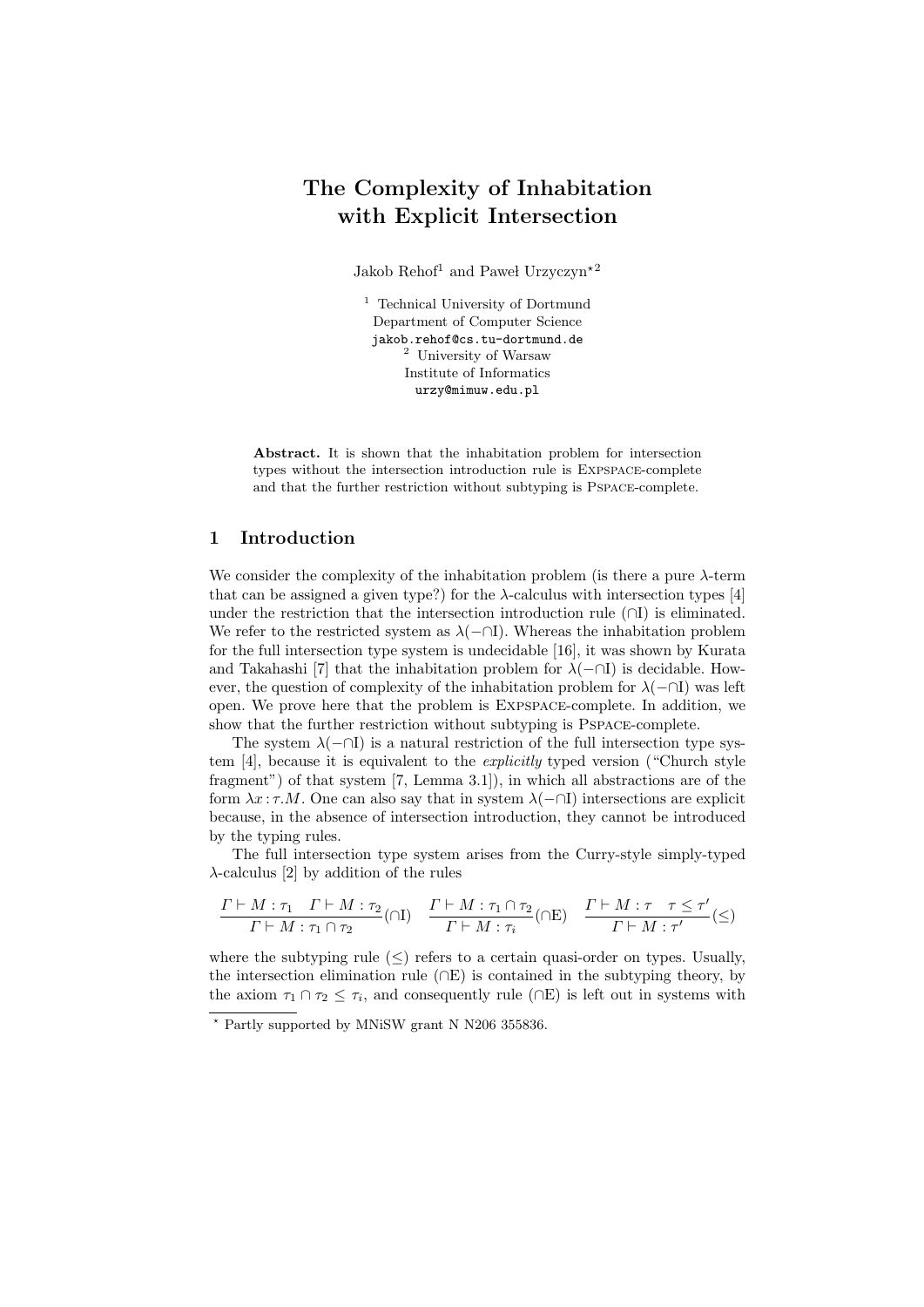subtyping thus presented (we follow this convention in the present paper). However, in the standard core system without subtyping, the rule ( $\cap$ E) is present. In the present paper, we consider the system  $\lambda$ ( $\neg$ I), where ( $\cap$ I) is eliminated (and (∩E) is contained in rule (≤)) as well as the system  $\lambda$ (−∩I) without subtyping, in which ( $\cap$ E) is present and both of the rules ( $\cap$ I) and ( $\leq$ ) are absent.

Intersection type systems belong to a class of propositional logics with enormous expressive power. Intersection types capture several semantic properties of λ-terms, and their type reconstruction problem has long been known to be undecidable, since they characterize exactly the set of strongly normalizing terms [11]. The inhabitation problem for the full system is undecidable [16] and is closely related to the  $\lambda$ -definability problem [13].

Our result adds to a recently growing body of knowledge concerning the fine structure of the intersection type inhabitation (provability) problem obtained by considering various restrictions of the system. Recall that the borderline between decidability and undecidability was clarified in [8, 17] by rank restrictions (as defined in  $[9]$ ), with inhabitation in rank 2 types being shown EXPSPACEcomplete and undecidable from rank 3 and up. The system without intersection elimination ( $\cap$ E) was shown to be decidable in [18] (the upper bound is nonelementary and the exact complexity is open). In finite combinatory logic with intersection types [12] (combinatory logic with intersection types [5] restricted to monomorphic types) inhabitation is EXPTIME-complete with or without subtyping. Finite combinatory logic with intersection types can be presented as the restriction of system  $\lambda(-\cap I)$ , in which the function type introduction rule ( $\rightarrow I$ ) is eliminated. Seen in this perspective, the present result allows us to compare the relative complexity of the explicitly typed rule  $(\rightarrow I)$  in terms of inhabitation complexity (EXPTIME vs. EXPSPACE). Following [12], inhabitation can be seen as a foundation for type-based function composition synthesis. Under this perspective, our result determines the complexity of synthesis in the "Churchstyle" fragment of the intersection typed  $\lambda$ -calculus. Finally, our present result shows that, in contrast to some other restrictions (e.g., finite combinatory logic), the presence of subtyping makes a big difference (Expspace vs. Pspace). Intuitively, in system  $\lambda$ ( $\neg$ D), subtyping can express a certain part of the logic contained in intersection introduction. For example, the judgment

$$
f:(p \rightarrow q) \cap (r \rightarrow s), \quad x:p \cap r \vdash fx:q \cap s
$$

is derivable in the full system without subtyping (because  $fx : q$  and  $fx : s$ can be derived separately), and also in system  $\lambda$ ( $\neg$ I) with subtyping (because  $(p \to q) \cap (r \to s) \leq p \cap r \to q \cap s$ , but not in system  $\lambda(-\cap I)$  without subtyping.<sup>3</sup>

The situation is summarized in the following overview, where we list the known results for the various restrictions mentioned above. In addition to the rank restrictions we consider the cases where one or more of the rules  $(∩I)$ ,  $(∩E)$ ,  $(\le)$ ,  $(\rightarrow)$  are eliminated (indicated by a "−"). In the cases where rule  $(\le)$  is

<sup>3</sup> However, subtyping and (∩I) are in general incomparable: for instance the judgment  $\vdash I : (p \to p) \cap (q \to q)$  requires ( $\cap I$ ), while  $x : p \to q \cap r \vdash x : p \to q$  requires (<).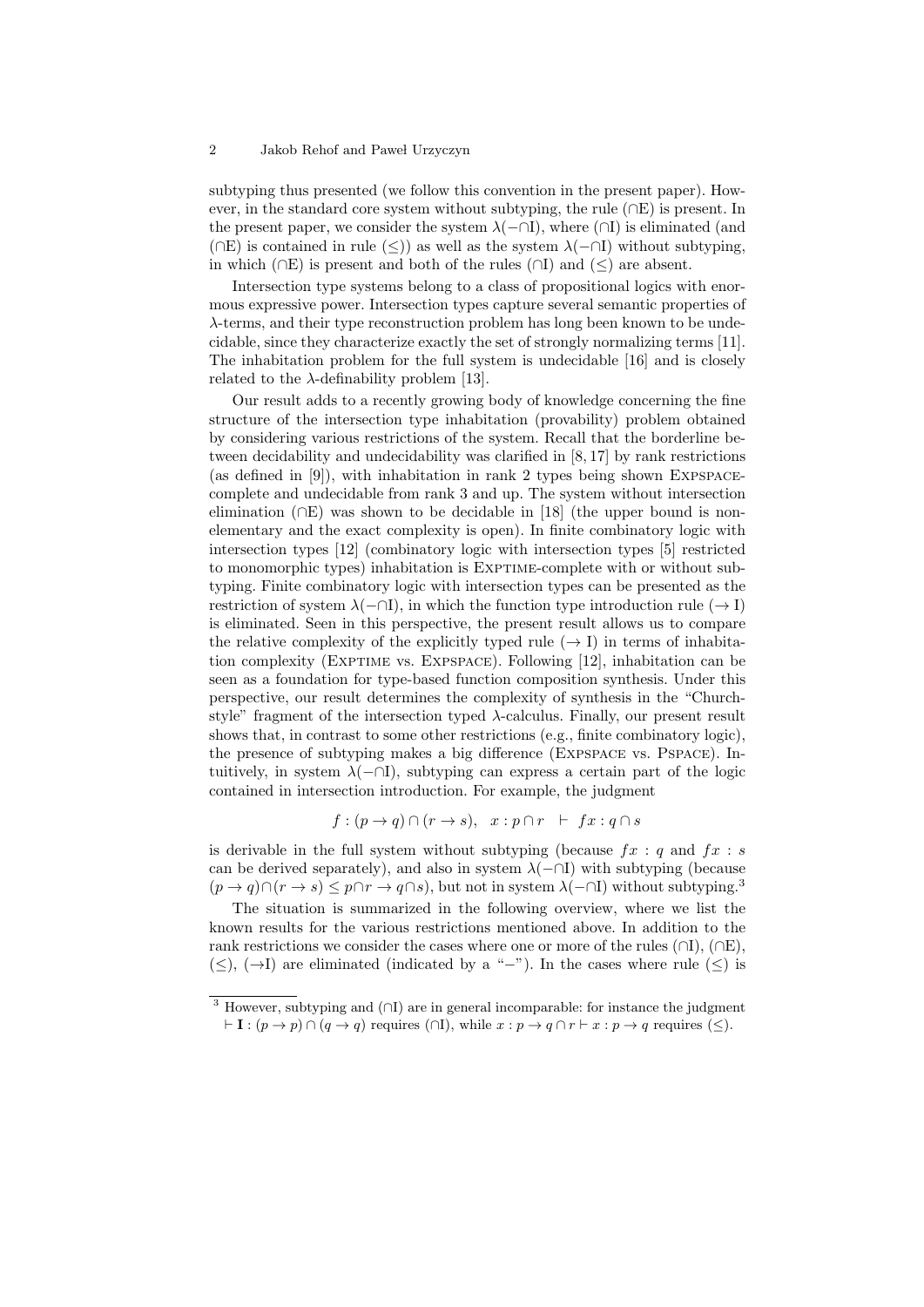not eliminated, the presence or absence of rule (∩E) is immaterial.

|                            | Rank $k=2$ : EXPSPACE-complete |
|----------------------------|--------------------------------|
|                            | Rank $k > 2$ : Undecidable     |
| $-$ ( $\cap$ I)            | $:$ EXPSPACE-complete          |
| $-(\cap I, \leq)$          | : PSPACE-complete              |
| $-(\cap E, \leq)$          | : Decidable                    |
| $-(-1)$                    | $:$ EXPTIME-complete           |
| $ (\rightarrow$ I, $\leq)$ | $:$ EXPTIME-complete           |

Let us note here that *alternation* [3] plays a fundamental role in problems of type inhabitation. Intuitively, we may need to consider subgoals of the form  $\Gamma \vdash ? : \tau$ where the inhabitant (indicated by "?") is an application of the form  $(xY_1 \ldots Y_n)$ . This is equivalent to asking whether there *exists* a variable  $x$  in  $\Gamma$  with a type of the form  $\tau_1 \to \cdots \to \tau_n \to \tau$  such that all of the types  $\tau_1$  through  $\tau_n$ are inhabited. Hence, one can cast the Pspace-algorithm for inhabitation in simple types [14] as an alternating polynomial time procedure (see also [15]). In intersection type systems, inhabitation goals may involve questions of the form  $\Gamma \vdash ? : \tau_1 \cap \tau_2$  leading to the parallel (universal) questions of inhabitation in  $\tau_1$ and  $\tau_2$  by some single term X. In the present paper, our exponential space upper bound is achieved by an alternating exponential time procedure, and our lower bound relies on the computational model of bus machines, introduced in [17], which generically simulates alternating exponential time Turing machines.

Comparing the Expspace-completeness of inhabitation with rank 2 types [17] to our present result, it is remarkable that the same model (bus machines) is used as a basis of reduction in the hardness proofs in both cases. However, the reduction must be adjusted, as a result of fundamental differences in the systems under consideration. In the former case, types are restricted (rank 2) and the typing rules are unrestricted, whereas here we consider unrestricted types with restricted rules (see Section 3).

## 2 Preliminaries

Types: Type expressions, ranged over by  $\tau$ ,  $\sigma$  etc., are defined by

 $\tau$  ::=  $a \mid \tau \to \tau \mid \tau \cap \tau$ 

where  $a, b, c, \ldots$  range over *atoms* comprising of type constants, including the constant  $\omega$ , and type variables. As usual, types are taken modulo commutativity  $(\tau \cap \sigma = \sigma \cap \tau)$ , associativity  $((\tau \cap \sigma) \cap \rho = \tau \cap (\sigma \cap \rho))$ , and idempotency  $(\tau \cap \tau = \tau)$ . A type environment  $\Gamma$  is a finite set of type assumptions of the form  $x : \tau$ , and we let  $dm(\Gamma)$  and  $rm(\Gamma)$  denote the domain and range of  $\Gamma$ .

A type  $\tau \cap \sigma$  is said to have  $\tau$  and  $\sigma$  as *components*. For an intersection of several components we sometimes write  $\bigcap_{i=1}^n \tau_i$  or  $\bigcap_{i\in I} \tau_i$  or  $\bigcap \{\tau_i \mid i \in I\}$ , where the empty intersection is identified with  $\omega$ .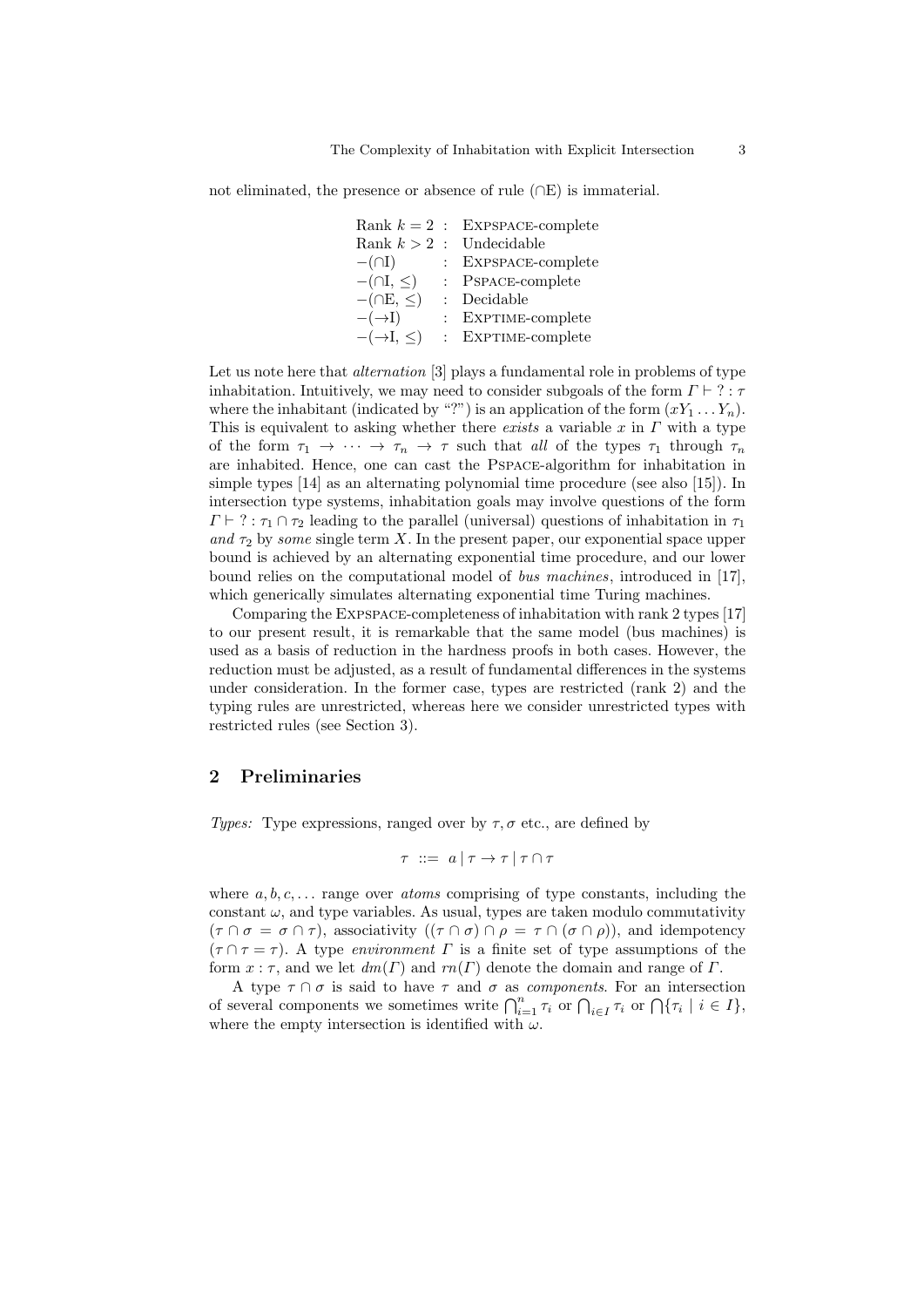If  $\tau = \tau_1 \to \cdots \to \tau_n \to \sigma$ , then we write  $\sigma = tgt_n(\tau)$  and  $\tau_i = arg_i(\tau)$ , for  $i \leq n$ . A type of the form  $\tau_1 \to \cdots \to \tau_n \to p$ , where  $p \neq \omega$  is an atom, is called a path of length n. A type  $\tau$  is organized if it is a (possibly empty) intersection of paths (those are called *paths in*  $\tau$ ). Note that premises in an organized type do not have to be organized, i.e., organized is not necessarily normalized [6].  $Subtuning$ : Subtyping  $\leq$  is the least quasi-order (reflexive and transitive relation), satisfying the following conditions:

$$
\sigma \leq \omega, \quad \omega \leq \omega \to \omega, \quad \sigma \cap \tau \leq \sigma, \quad \sigma \cap \tau \leq \tau, \quad \sigma \leq \sigma \cap \sigma;
$$

$$
(\sigma \to \tau) \cap (\sigma \to \rho) \leq \sigma \to \tau \cap \rho;
$$
If  $\sigma \leq \sigma'$  and  $\tau \leq \tau'$  then  $\sigma \cap \tau \leq \sigma' \cap \tau'$  and  $\sigma' \to \tau \leq \sigma \to \tau$ 

We identify  $\sigma$  and  $\tau$  when  $\sigma \leq \tau$  and  $\tau \leq \sigma$ . Note that  $\tau \to \omega = \omega$ , for all  $\tau$ . The distributivity properties below follow from the axioms of subtyping:

 $\cdot$ 

$$
(\sigma \to \tau) \cap (\sigma \to \rho) = \sigma \to (\tau \cap \rho)
$$

$$
(\sigma \to \tau) \cap (\sigma' \to \tau') \leq (\sigma \cap \sigma') \to (\tau \cap \tau')
$$

The following property, probably first stated in [1], is often called *beta-soundness*. Note that the converse is trivially true.

**Lemma 1.** Let  $a_i$ , for  $i \in J$ , be atoms.

1. If  $\bigcap_{i\in I} (\sigma_i \to \tau_i) \cap \bigcap_{j\in J} a_j \leq \alpha$  then  $\alpha = a_j$ , for some  $j \in J$ . 2. If  $\bigcap_{i\in I}(\sigma_i\to\tau_i)\cap\bigcap_{j\in J}a_j\leq\sigma\to\tau$ , where  $\sigma\to\tau\neq\omega$ , then the set  $\{i \in I \mid \sigma \leq \sigma_i\}$  is nonempty and  $\bigcap \{\tau_i \mid \sigma \leq \sigma_i\} \leq \tau$ .

**Lemma 2.** Every type  $\tau$  has an equivalent organized type  $\overline{\tau}$ , computable in polynomial time.

**Proof:** Define  $\bar{a} = a$  if a is an atom, and  $\overline{\tau \cap \sigma} = \overline{\tau} \cap \overline{\sigma}$ . If  $\overline{\sigma} = \bigcap_{i \in I} \sigma_i$  then take  $\overline{\tau \to \sigma} = \bigcap_{i \in I} (\tau \to \sigma_i).$ 

In what follows types are assumed to be organized.

**Lemma 3.** Let  $\bigcap_{i \in I} \tau_i \leq \beta_1 \to \cdots \to \beta_n \to p$ , where  $\tau_i$  are paths. Then there is an  $i \in I$  such that  $\tau_i = \alpha_1 \to \cdots \to \alpha_n \to p$  and  $\beta_j \leq \alpha_j$ , for all  $j \leq n$ .

**Proof:** Induction with respect to n, using the beta soundness (Lemma 1).  $\Box$ 

Following [7], we define the least upper bound  $\sigma_1 \oplus \cdots \oplus \sigma_n$  of organized types  $\sigma_1, \ldots, \sigma_n$  as the intersection of all paths of the form

$$
(\alpha_1^1 \cap \cdots \cap \alpha_n^1) \to \cdots \to (\alpha_1^k \cap \cdots \cap \alpha_n^k) \to p,
$$

where  $p \neq \omega$  is an atom and, for all  $i \leq n$ , type  $\alpha_i^1 \to \cdots \to \alpha_i^k \to p$  is a path in  $\sigma_i$ . It should be obvious that  $\sigma_i \leq \sigma_1 \oplus \cdots \oplus \sigma_n$ , for all  $i \leq n$ . We show that it is actually the l.u.b.: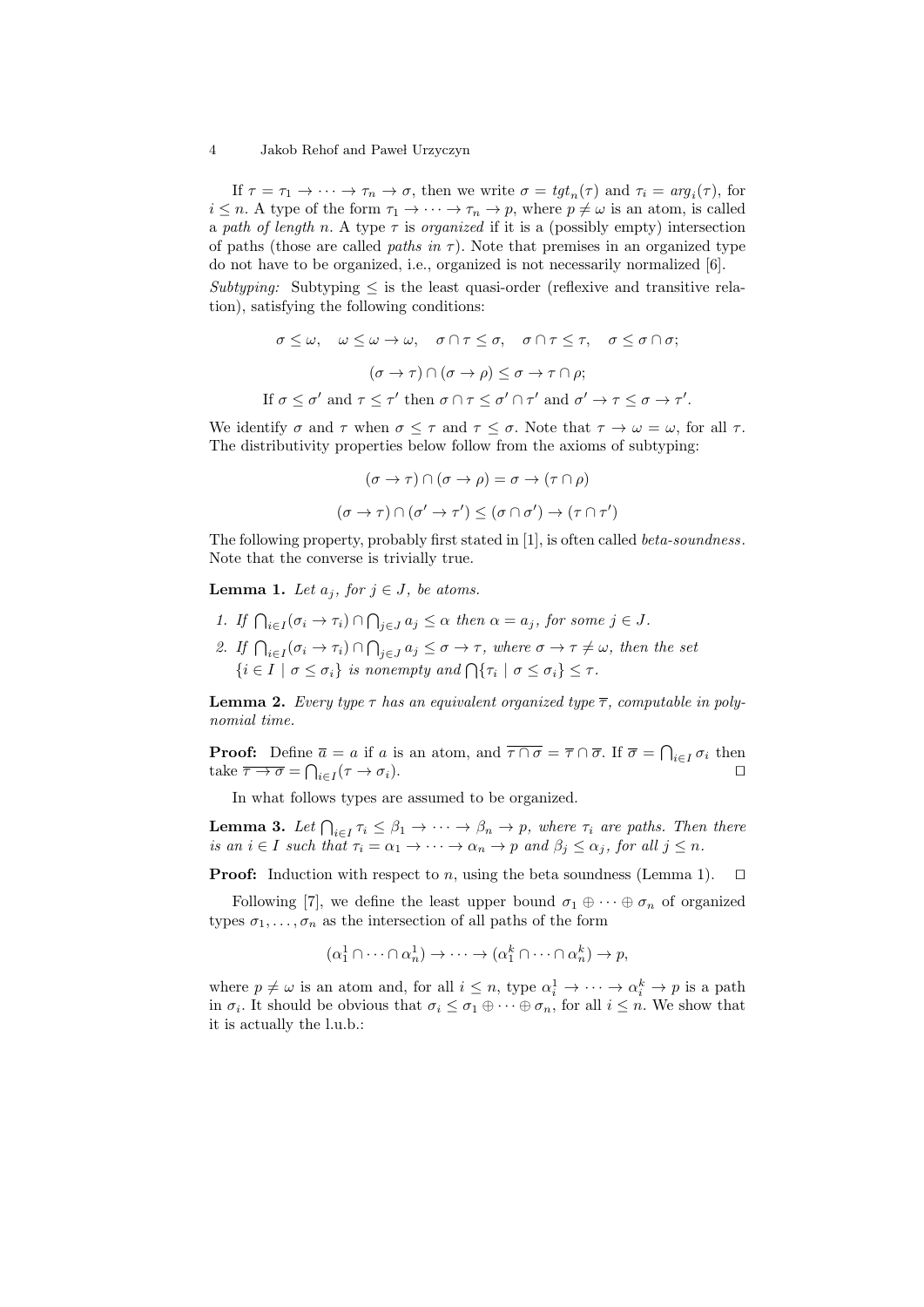**Lemma 4.** If  $\sigma_i \leq \tau$ , for all  $i \leq n$ , then  $\sigma_1 \oplus \cdots \oplus \sigma_n \leq \tau$ .

**Proof:** We prove the claim for  $\tau = \tau^1 \to \cdots \to \tau^k \to p$  being a path. (The general case then follows easily.) By Lemma 3 there are paths  $\alpha_i^1 \to \cdots \to \alpha_i^k \to p$ in  $\sigma_i$  such that  $\tau^j \leq \alpha_i^j$ , for all  $i, j$ . Then in  $\sigma_1 \oplus \cdots \oplus \sigma_n$  we have a path  $\pi = (\alpha_1^1 \cap \cdots \cap \alpha_n^1) \to \cdots \to (\alpha_1^k \cap \cdots \cap \alpha_n^k) \to p$ . Since  $\tau^j \leq \alpha_1^j \cap \cdots \cap \alpha_n^j$ , we obtain  $\pi \leq \tau$ , whence  $\sigma_1 \oplus \cdots \oplus \sigma_n \leq \tau$ .

#### Type assignment

We consider the standard intersection type assignment system [4] for pure  $\lambda$ -terms without the rule for intersection introduction. The system is shown in Figure 1. As already noted, the system is equivalent to the explicitly typed version of the standard system (see [7]). We have the following generation lemma:

 $\frac{\Gamma \vdash M : \tau \to \tau' \quad \Gamma \vdash N : \tau}{\Gamma \vdash (M \ N) : \tau'}$  $\frac{T + (M \ N) : \tau'}{T + (M \ N) : \tau'}$  ( $\rightarrow$ E)  $\Gamma, x : \tau \vdash M : \tau'$  $\frac{\Gamma, x : \tau \vdash M : \tau'}{\Gamma \vdash \lambda x M : \tau \to \tau'} (\to I) \qquad \frac{\Gamma \vdash M : \tau \quad \tau \leq \tau'}{\Gamma \vdash M : \tau'}$  $\frac{m \cdot r}{\Gamma \vdash M : \tau'}$  ( $\leq$ )

Fig. 1: Type system  $\lambda(-\cap I)$ .

# Lemma 5.

- 1. If  $\Gamma \vdash MN : \tau$  then  $\Gamma \vdash M : \sigma \rightarrow \tau$ , and  $\Gamma \vdash N : \sigma$ , for some  $\sigma$ .
- 2. If  $\Gamma \vdash xN_1 \ldots N_k : \tau$  then  $\Gamma(x) \leq \sigma_1 \rightarrow \cdots \rightarrow \sigma_k \rightarrow \tau$ , where  $\Gamma \vdash N_i : \sigma_i$ , for all  $i \leq k$ . In particular,  $\Gamma \vdash x : \tau$  implies  $\Gamma(x) \leq \tau$ .
- 3. If  $\Gamma \vdash \lambda x M : \tau$  then there are  $\sigma, \rho$  with  $\Gamma, x : \sigma \vdash M : \rho$  and  $\sigma \rightarrow \rho \leq \tau$ .

**Proof:** Routine. Type derivation ends with a logical rule followed by subsumption. In part 2 use induction.  $\square$ 

Subject reduction now follows easily:

**Lemma 6.** If  $\Gamma \vdash M : \sigma$  and  $M \rightarrow_{\beta} M'$  then  $\Gamma \vdash M : \sigma$ .

**Proof:** Standard induction using the substitution property: If  $\Gamma, x : \tau \vdash M : \sigma$ and  $\Gamma \vdash N : \tau$  then  $\Gamma \vdash M[N/x] : \sigma$ .

System  $\lambda$ (−∩I) has the strong normalization property, as a subsystem of the ordinary intersection type-assignment. It therefore follows from Lemma 6 that an inhabited type must have a normal inhabitant.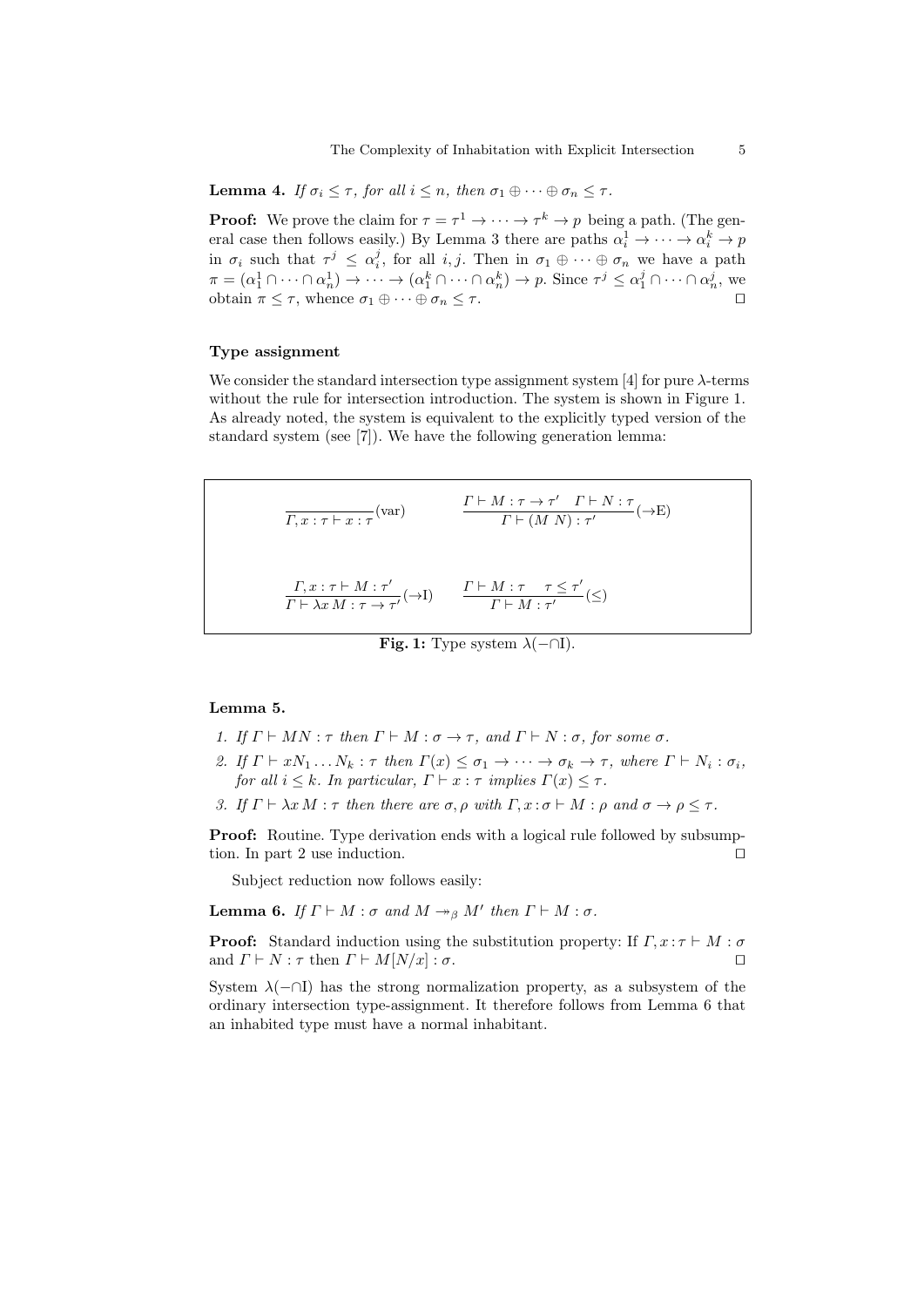**Lemma 7.** If  $\Gamma \vdash M : \sigma$  then there is a normal form  $M'$  with  $\Gamma \vdash M' : \sigma$ .

The crucial Lemmas 9 and 11 below characterize types of normal forms. To prove them we need the following simple property:

**Lemma 8.** If  $\tau \leq \sigma$  and  $\Gamma, x : \sigma \vdash M : \rho$  then also  $\Gamma, x : \tau \vdash M : \rho$ .

**Proof:** Routine induction.

Lemma 9. The following are equivalent conditions:

1.  $\Gamma \vdash \lambda x M : \bigcap_{i \in I} (\tau_i \to \sigma_i);$ 2.  $\Gamma, x : \bigoplus_{i \in I} \tau_i \vdash M : \bigcap_{i \in I} \sigma_i.$ 

**Proof:**  $(1 \Rightarrow 2)$  By the generation lemma, we have  $\Gamma, x : \tau \vdash M : \sigma$ , with  $\tau \to \sigma \leq \bigcap_{i \in I} (\tau_i \to \sigma_i)$ . That is,  $\tau_i \leq \tau$  and  $\sigma \leq \sigma_i$ , for every *i*. It follows that  $\bigoplus_{i\in I}\tau_i\leq \tau$  (by Lemma 4) and  $\sigma\leq \bigcap_{i\in I}\sigma_i$ , and we use Lemma 8.

 $(2 \Rightarrow 1)$  If  $(2)$  then  $\Gamma \vdash \lambda x M : \bigoplus_{i \in I} \tau_i \to \bigcap_{i \in I} \sigma_i$  and we apply subsumption using the inequality  $\bigoplus_{i\in I} \tau_i \to \bigcap_{i\in I} \sigma_i \leq \bigcap_{i\in I} (\tau_i \to \sigma_i).$ 

Remark 10. Observe that Lemma 9 has the following "paradoxical" consequence: An abstraction of type  $\bigcap_{i\in I}(\tau_i\to\sigma_i)$  must have type  $\bigcap_{i,j\in I}(\tau_i\to\sigma_j)$ . It is also not enough to know that  $\Gamma, x : \tau_i \vdash M : \sigma_i$  holds for all  $i \in I$  to conclude that  $\Gamma \vdash \lambda x \, M : \bigcap_{i \in I} (\tau_i \to \sigma_i)$ . The latter remains true even if all  $\sigma_i$  are the same: the conjunction of  $x : \tau \vdash M : \sigma$  and  $x : \rho \vdash M : \sigma$  does not imply  $x : \tau \oplus \rho \vdash M : \sigma$ . Indeed, we have  $x : (p \to p) \to q \vdash xI : q$  and  $x : (r \to r) \to q \vdash xI : q$ . But, on the other hand,  $((p \to p) \to q) \oplus ((r \to r) \to q) = (p \to p) \cap (r \to r) \to q$  and  $x:(p \to p) \cap (r \to r) \to q \nvdash x\mathbf{I}:q$ , because  $\nvdash \mathbf{I}:(p \to p) \cap (r \to r)$ .

Lemma 11 (Path Lemma). The following are equivalent conditions:

- 1.  $\Gamma \vdash xN_1 \ldots N_k : \tau$ ;
- 2. There exists a set P of paths in  $\Gamma(x)$  such that
	- (a)  $\bigcap_{\pi \in P} \text{tgt}_k(\pi) \leq \tau;$
	- (b)  $\Gamma \vdash N_i : \bigcap_{\pi \in P} arg_i(\pi)$ , for all  $i \leq k$ .

**Proof:**  $(1 \Rightarrow 2)$  Similar to the proof of Lemma 10 in [12]. By Lemma 5 we have  $\Gamma(x) \leq \sigma_1 \to \cdots \to \sigma_k \to \tau$ , where  $\Gamma \vdash N_i : \sigma_i$ , for all  $i \leq k$ . Now, assume that  $\Gamma(x)$  is organized and let  $\rho$  be the organized form of  $\sigma_1 \to \cdots \to \sigma_k \to \tau$ . We apply lemma 3 to every path in  $\rho$ . This yields a set P of paths in  $\Gamma(x)$ such that, for every path  $\mu$  in  $\rho$ , there is  $\pi \in P$  with  $\sigma_i \leq arg_i(\pi)$  and also  $tgt_k(\pi) \leq tgt_k(\mu)$ . Since all paths in (organized)  $\tau$  are of the form  $tgt_k(\mu)$ , we obtain  $\bigcap_{\pi \in P} \text{tgt}_k(\pi) \leq \tau$  (part 2a). Part 2b follows by subsumption.

 $(2 \Rightarrow 1)$  Easy (as in [12]).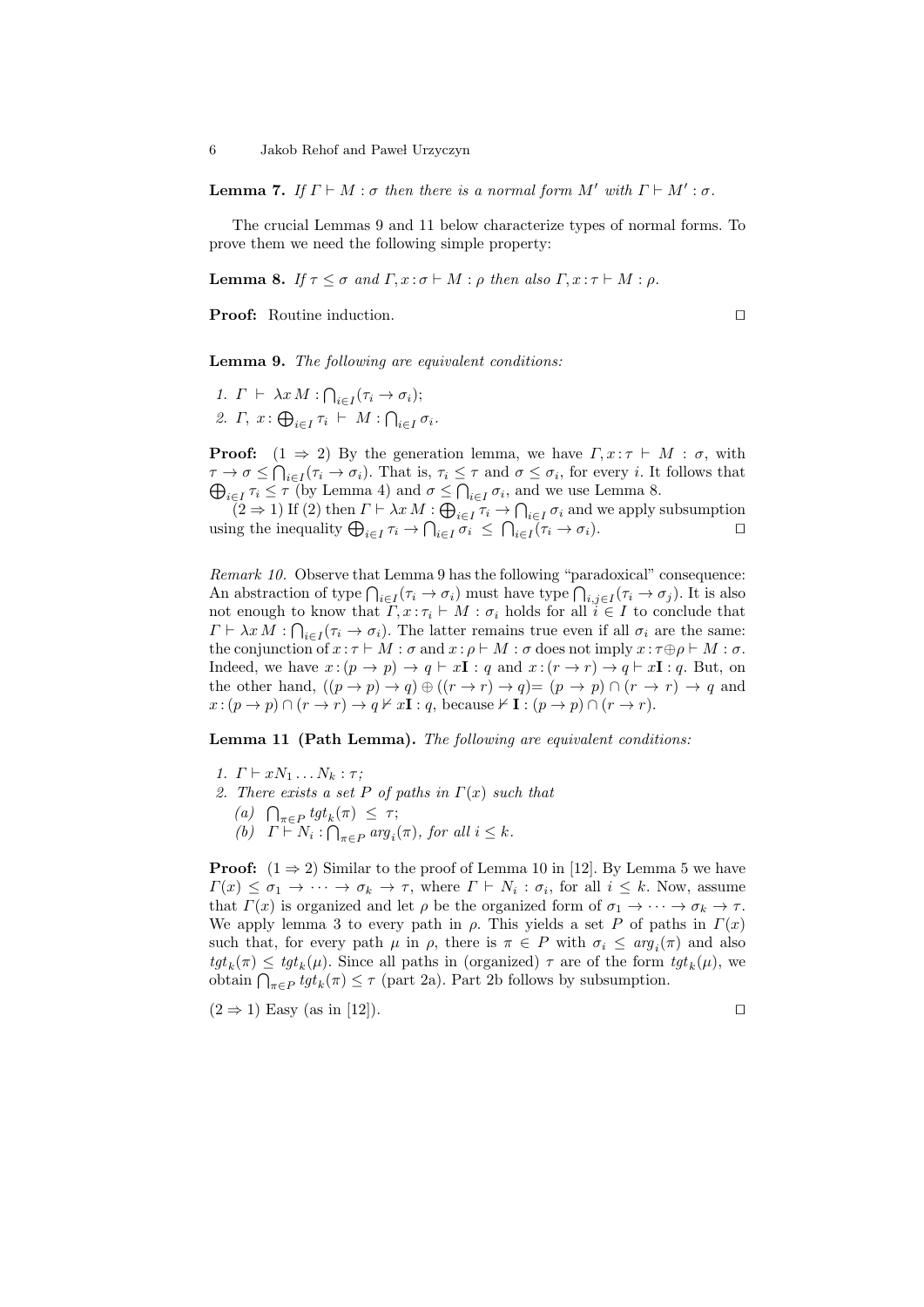#### 3 Expspace-completeness of inhabitation

We study the inhabitation problem for system  $\lambda$ (-∩I), formulated as follows:

Given an environment  $\Gamma$  and a type  $\tau$ , does there exist a  $\lambda$ -term M such that  $\Gamma \vdash M : \tau$ ?

Our main result, Theorem 19 states that the problem is Expspace-complete. We prove the exponential space upper bound in Section 3.1 and the lower bound in Section 3.2.

The upper bound is achieved by constructing an alternating exponential time algorithm. We exploit the fact, also noted in [7], that least upper bounds of types with respect to  $\leq$  are definable. Our algorithm is quite different from the algorithm of [7], which relies on a fixpoint construction that reduces inhabitation to the emptiness problem for a class of context-free grammars. No specific upper bound was given in [7].

The lower bound is achieved by reduction from a slight variation of the bus machine model introduced in [17] which generically simulates alternating exponential time Turing machines. The reduction exploits distributivity properties of the subtyping relation together with the definability of least upper bounds.

## 3.1 EXPSPACE upper bound

#### Algorithm

Lemmas 9 and 11 together define an alternating algorithm to check type inhabitation in system  $\lambda$ ( $\neg$ T). The algorithm is formalized in Figure 2, which specifies an alternating Turing machine accepting on input  $\Gamma$  and  $\tau$  if and only if there exists a normal inhabitant of  $\tau$  in the environment  $\Gamma$ . (Note that, by Lemma 7, we only need to consider inhabitants in normal form.)

Recall  $([3],$  see also, e.g.,  $[10, \text{ section } 16.2])$  that the state set Q of an alternating Turing machine is partitioned into two subsets,  $Q = Q_{\exists} \cup Q_{\forall}$ . States in  $Q$ <sub>∃</sub> are referred to as existential states, and states in  $Q<sub>∀</sub>$  are referred to as universal states. A configuration whose state is in  $Q<sub>\forall</sub>$  is accepting if and only if all its successor configurations are accepting, and a configuration whose state is in Q<sup>∃</sup> is accepting if and only if at least one of its successor configurations is accepting.

In the specification in Figure 2 we use shorthand notation for instruction sequences starting from existential states (CHOOSE . . . ) and instruction sequences starting from universal states ( $FORALL(i = 1...k) S_i$ ). For example, a command of the form  $\text{CHOOSE } x \in S$  branches from an existential state (associated with the  $CHOOSE$ -command) to successor states in which x gets assigned distinct elements of S. A command of the form  $FORALL(i = 1...k) S_i$  branches from a universal state (associated with the forall-command) to successor states from which each instruction sequence  $S_i$  is executed.

For an organized type  $\sigma$ , we let  $\|\sigma\|$  denote the maximal length of a path in  $\sigma$ . The symbol  $\mathbb{P}_k(\sigma)$  denotes the set of all paths of length k or more in organized type  $\sigma$ .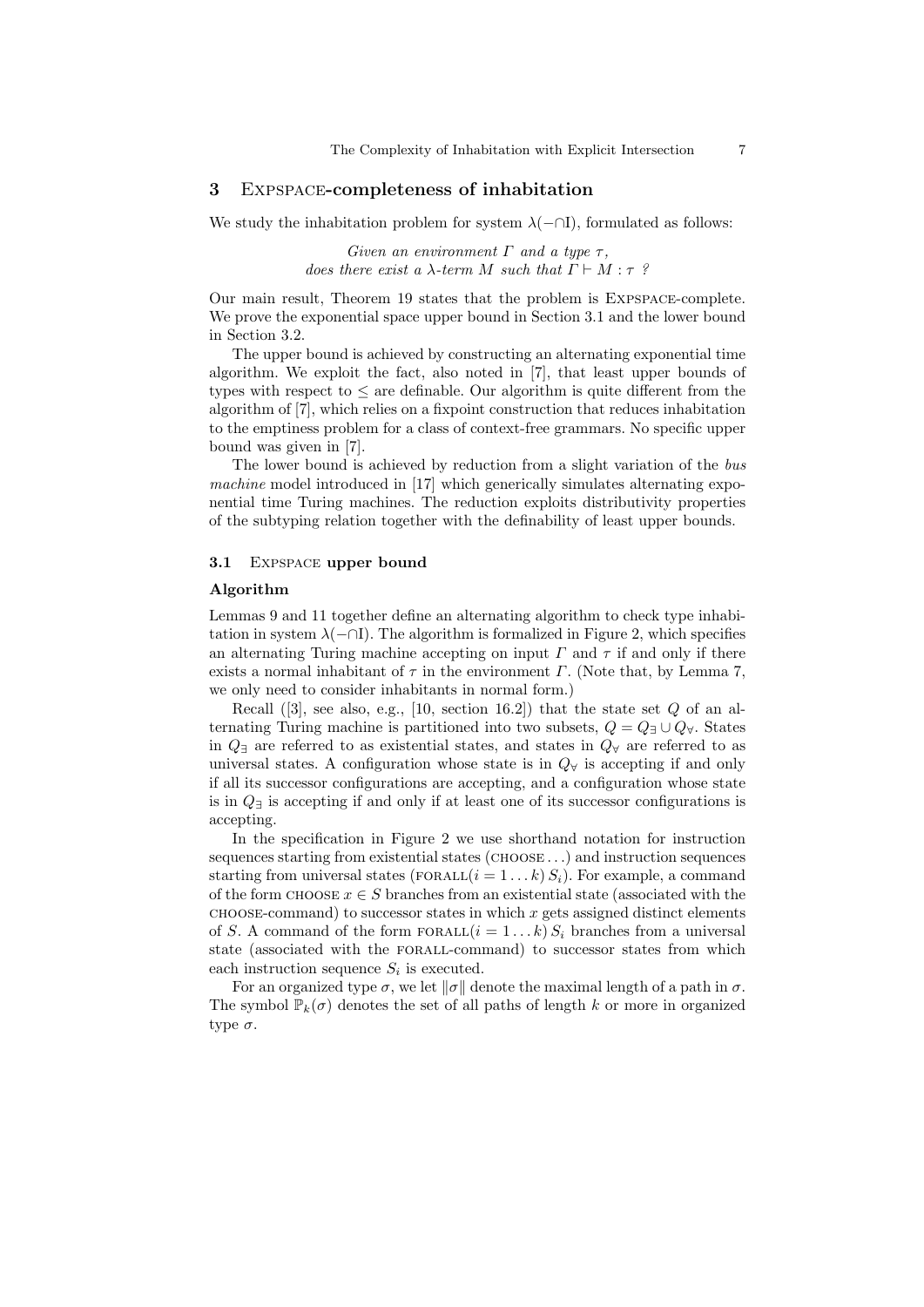```
Input: \quad \Gamma, \tau1 G := \{(\Gamma, \tau)\};2 loop :
3 \tau := \text{organic}(\tau);4 CHOOSE case \in \{1, 2\};5 IF (case = 1) THEN
6 IF(\tau = \bigcap_{i \in I} (\tau_i \to \sigma_i)) THEN
7 IF(\bigoplus_{i\in I}\tau_i \notin rn(\Gamma)) THEN
8 \Gamma := \Gamma \cup \{x : \bigoplus_{i \in I} \tau_i\} where x is fresh;
9 \tau := \bigcap_{i \in I} \sigma_i;10 if (\Gamma, \tau) \in G) then reject
11 ELSE
12 G := G \cup \{(T, \tau)\};13 GOTO loop;
14 ELSE REJECT;
15 IF (case = 2) THEN
16 CHOOSE (x : \sigma) \in \Gamma;
17 CHOOSE k \in \{0, \ldots, \|\sigma\|\};18 CHOOSE P \subseteq \mathbb{P}_k(\sigma);19 IF(\bigcap_{\pi \in P} \text{tgt}_k(\pi) \leq \tau) THEN
20 IF(k = 0) THEN ACCEPT
21 ELSE
22 FORALL(i = 1...k)23 \tau := \bigcap_{\pi \in P} arg_i(\pi);24 if (\Gamma, \tau) \in G) then reject
25 else
26 G := G \cup \{(T, \tau)\};27 GOTO loop;
28 ELSE REJECT:
```
Fig. 2: Alternating EXPTIME-Turing machine

**Proposition 12.** Inhabitation in system  $\lambda$ ( $\neg$  $\Box$ ) is in EXPSPACE.

**Proof:** We process problems of the form  $\Gamma \vdash \tau$ , where  $\tau$  is organized and every  $\Gamma(x)$  is a sum ( $\bigoplus$ ) of organized types. There are two cases, nondeterministically chosen. One is justified by Lemma 9, the other by Lemma 11.

**Case 1:** For  $\tau = \bigcap_{i \in I} (\tau_i \to \sigma_i)$ , ask if  $\Gamma$ ,  $x : \bigoplus_{i \in I} \tau_i \vdash \bigcap_{i \in I} \sigma_i$ .

**Case 2:** We guess x and k and a set P of paths in  $\Gamma(x)$ . That suffices to verify condition (2b) of Lemma 11.

To handle condition (2a) assume for a moment that  $\tau$  is a path. By Lemma 3, the inequality (2a) holds if and only if we have  $tgt_k(\pi) \leq \tau$  for a single  $\pi \in P$ . If  $\tau$  is an intersection of paths, we need one  $\pi \in P$  for each.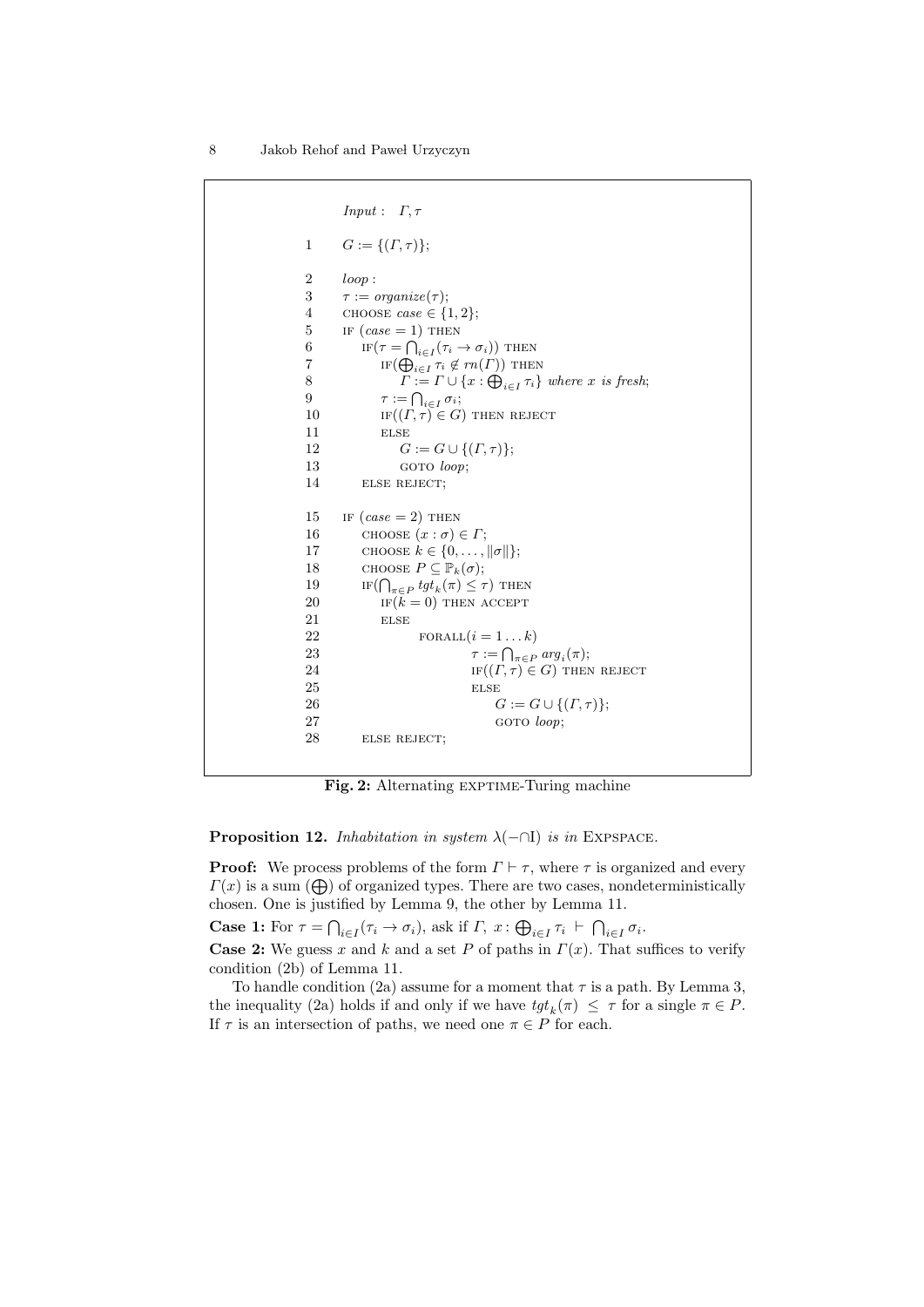At all stages, we ask questions of the form  $\Gamma \vdash \tau$ , where  $\tau$  is an intersection of (organized form of) disjoint subterms of the original type. It takes linear space to write down each such  $\tau$ . Types in  $\Gamma$  are sums of such disjoint subterms. The environment can only grow and one can optimize by assuming that no type is repeated (Figure 2 line 7). There are at most exponentially many such intersections and sums.

The variable  $G$  is an auxiliary device to prevent repeating goals. As inhabitation goals  $(\Gamma, \tau)$  are generated (starting with the input goal), they are accumulated in G along branches of the computation tree to ensure that a goal  $(\Gamma, \tau)$  is only considered in a branch if it has not already been considered in the branch.

It follows that the depth of alternating paths of computation are exponentially bounded and hence the (alternating) time used by the procedure is at most exponential. The proposition now follows from the well-known identity Aexp-TIME = EXPSPACE [3, Corollary 3.6].

### 3.2 EXPSPACE lower bound

The lower bound is obtained by encoding the halting problem for bus machines into the inhabitation problem. A bus machine is an alternating computing device operating on a finite word (bus) of a fixed length. At every step the whole contents of the bus is updated according to one of the instructions of the machine. In addition new instructions may be created each time to be used in the future. A precise definition is as follows.

A simple switch over a finite alphabet  $A$  is a pair of elements of  $A$ , written  $a \leftarrow b$ . A labeled switch is a quadruple, written  $a \leftarrow b(c \leftarrow d)$ , where the simple switch  $c \leftarrow d$  is the *label*. Finally, a *universal switch* is a triple, written  $a \leftarrow b \times c$ .

Formally, a bus machine is a tuple  $\mathcal{M} = \langle \mathcal{A}, m, w_0, w_1, \mathcal{I} \rangle$ , where A is a finite alphabet,  $m > 0$  is the bus length of M (the length of the words processed),  $w_0$  and  $w_1$  are words of length m over A, called the *initial* and *final word*, respectively, and  $\mathcal I$  is the set of global instructions.

Every global instruction is an  $m$ -tuple  $\mathbb{I} = \langle I_1, \ldots, I_m \rangle$  of sets of switches. Switches in  $I_i$  are meant to act on the *i*-th symbol of the bus. It is required that all switches in a given instruction I are of the same kind: either all are simple, or all are labeled, or all are universal. Therefore we classify instructions as simple, labeled, and universal. A local instruction is an m-tuple of simple switches and is considered a special case of a simple instruction (singletons at all coordinates).

A configuration of M is a pair  $\langle w,\mathcal{J}\rangle$ , where w is a word over A of length m, and J is a set of local instructions. The *initial* configuration is of course  $\langle w_0, \emptyset \rangle$ , and any configuration of the form  $\langle w_1,\mathcal{J}\rangle$  is called final.

Suppose that  $\mathbb{I} = \langle I_1, \ldots, I_m \rangle$ , and let  $w = a_1 \ldots a_m$  and  $w' = b_1 \ldots b_m$ ,  $w''=c_1\ldots c_m.$ 

- If I is a simple instruction, and for every  $i ≤ m$  the simple switch  $a_i ← b_i$ belongs to  $I_i$ , then  $\langle w, \mathcal{J} \rangle \Rightarrow^{\mathbb{I}}_{\mathcal{M}} \langle w', \mathcal{J} \rangle$ ;
- $-$  If for every  $i \leq m$  there is  $a_i \leftarrow b_i(c_i \leftarrow d_i)$  in  $I_i$ , then  $\langle w, \mathcal{J} \rangle \Rightarrow^{\mathbb{I}}_{\mathcal{M}} \langle w', \mathcal{J}' \rangle$ , where  $\mathcal{J}' = \mathcal{J} \cup \{ \langle c_1 \leftarrow d_1, \dots, c_m \leftarrow d_m \rangle \};$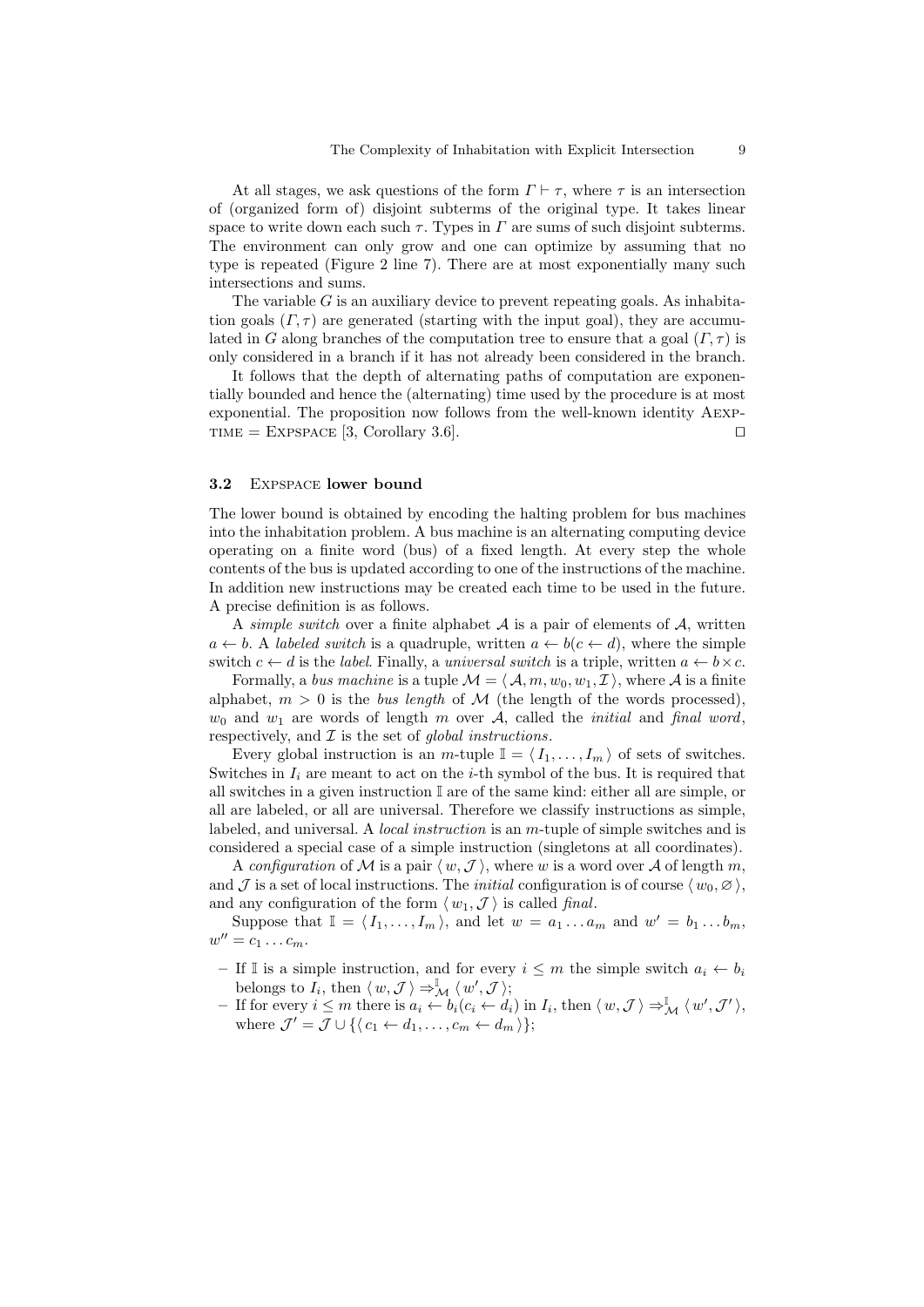$-$  If I is universal and  $a_i \leftarrow b_i \times c_i$  is in  $I_i$ , for  $i \leq m$ , then  $\langle w, \mathcal{J} \rangle \Rightarrow_M^{\mathbb{I}} \langle w', \mathcal{J} \rangle$ , and also  $\langle w, \mathcal{J} \rangle \Rightarrow_M^{\mathbb{I}} \langle w'', \mathcal{J} \rangle$ .

A configuration  $\langle w,\mathcal{J}\rangle$  is accepting iff it is either a final configuration, or

- − There exists a non-universal instruction  $\mathbb{I}$ , such that  $\langle w, \mathcal{J} \rangle \Rightarrow^{\mathbb{I}}_{\mathcal{M}} \langle w', \mathcal{J}' \rangle$ and  $\langle w', \mathcal{J}' \rangle$  is accepting, or
- There is a universal instruction  $\mathbb I$  such that we have  $\langle w, \mathcal{J} \rangle \Rightarrow^{\mathbb I}_{\mathcal{M}} \langle w', \mathcal{J} \rangle$ and  $\langle w, \mathcal{J} \rangle \Rightarrow^{\mathbb{I}}_{\mathcal{M}} \langle w'', \mathcal{J} \rangle$ , where both  $\langle w', \mathcal{J} \rangle$  and  $\langle w'', \mathcal{J} \rangle$  are accepting.

The machine  $M$  halts iff the initial configuration is accepting.

Example 13. This example is repeated after [17], and is based on the ideas of [8]. Let  $\mathcal{A} = \{0, 1\}, I = \{0 \leftarrow 0, 1 \leftarrow 1\}, I^+ = \{0 \leftarrow 1\}, \text{ and } I^- = \{1 \leftarrow 0\}.$  Take  $\mathcal{M} = \langle \mathcal{A}, 4, 0000, 1111, \mathcal{I} \rangle$ , where  $\mathcal{I}$  consists of the following tuples (note that all global instructions are simple).

 $(I, I, I, I^+), (I, I, I^+, I^-), (I, I^+, I^-, I^-), (I^+, I^-, I^-, I^-).$ 

The machine M makes  $2^4 - 1$  steps and halts after it has seen all binary strings of length 4.

Example 14. This example demonstrates how local instructions work. We modify Example 13 so that  $\mathcal{A} = \{0, 1, 2, 3\}$  and

 $I = \{0 \leftarrow 0(2 \leftarrow 2), 1 \leftarrow 1(3 \leftarrow 3)\}, \quad I^+ = \{0 \leftarrow 1(2 \leftarrow 3)\}, \quad I^- = \{1 \leftarrow 0(3 \leftarrow 2)\}.$ In addition, let  $I^* = \{1 \leftarrow 2\}$ . Our new machine is  $\mathcal{M} = \langle \mathcal{A}, 4, 0000, 3333, \mathcal{I} \rangle$ , where  $I$  consists of the following tuples

 $(I, I, I, I^+), (I, I, I^+, I^-), (I, I^+, I^-, I^-), (I^+, I^-, I^-, I^-), (I^*, I^*, I^*, I^*).$ For the first  $2^4 - 1$  steps the machine behaves as in Example 13, using global instructions only. This time however, every application of a global instruction creates a new unique local instruction. After arriving at 1111 the machine rewrites the bus to 2222 and then executes one by one all the local instructions, finally reaching the final 3333. Observe that the number of local instructions is exponential and so is the (implicit) space needed to store them.

The following result was shown in [17].

#### Proposition 15. The halting problem for bus machines is EXPSPACE-complete.

The proof of Proposition 15 makes an essential use of both alternation and the ability of bus machines to create local instructions. Without the latter (when all global instructions are either simple or universal) the problem turns out to be complete in EXPTIME, and that is implicit in [8], because such bus machines are of the same power as alternating linear bounded automata.

Without alternation, as usual, the problems classify one step lower in the hierarchy (as Exptime- and Pspace-complete, respectively).

We need a slightly improved version of Proposition 15. Call a bus machine  $\mathcal{M} = \langle \mathcal{A}, m, w_0, w_1, \mathcal{I} \rangle$  separated, when the alphabet A is a union of m disjoint alphabets  $A_i$  and all links in the *i*-th component of every instruction are built exclusively from symbols in  $A_i$ . We have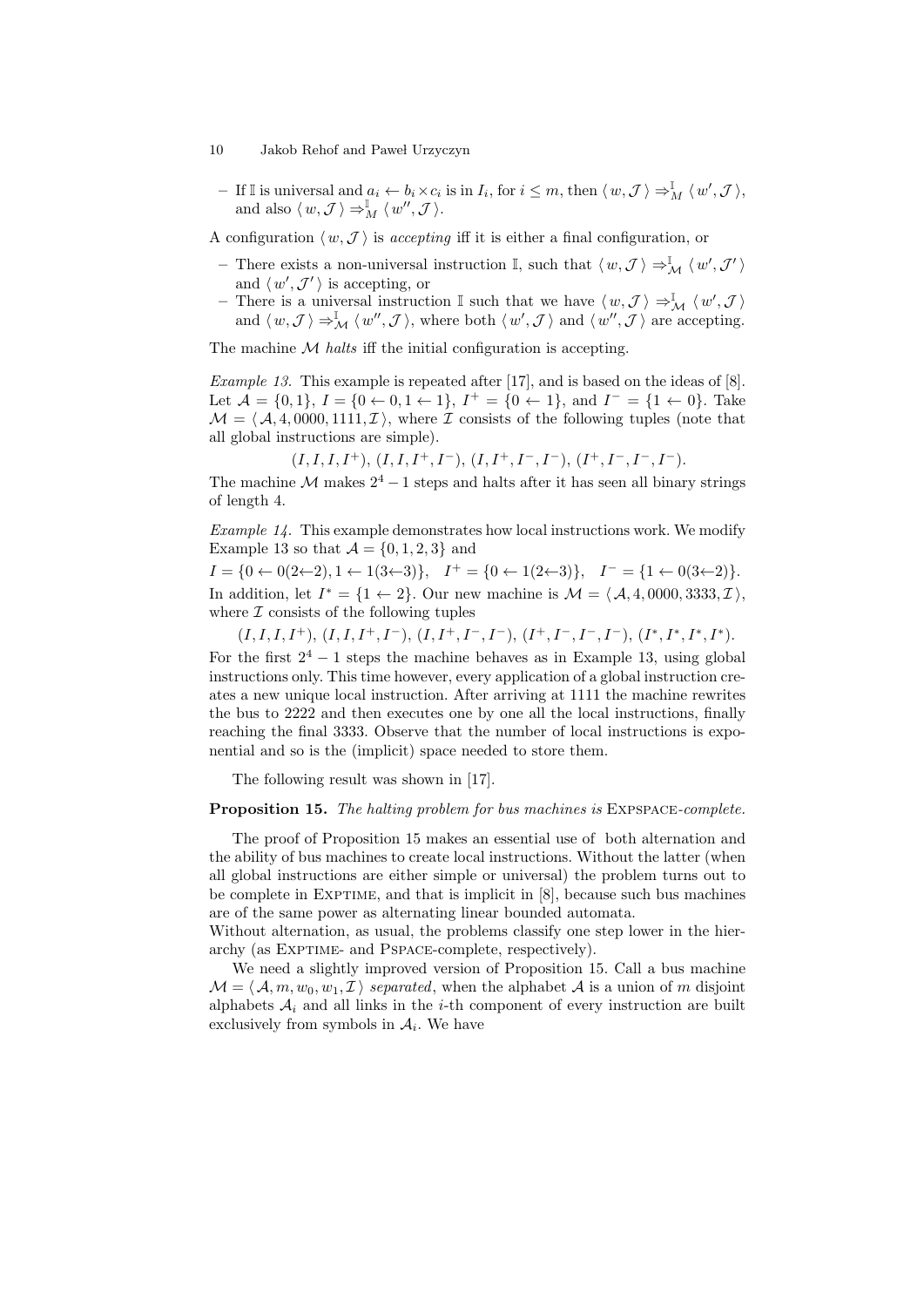Corollary 16. The halting problem for separated bus machines is EXPSPACEcomplete.

**Proof:** Simply replace  $\mathcal A$  by a disjoint union of m copies of  $\mathcal A$  and rewrite all switches and the initial and final words accordingly. The new machine halts if and only if the original one halts, because different components of the bus do not interact at all.  $\Box$ 

#### Exponential space hardness

We reduce the halting problem for separated bus machines to the inhabitation problem. The principle of the encoding is similar to that in Section 3.3 of [17]. However, a major difference is that [17] deals with restricted types but unrestricted rules. In particular, rule  $(\cap I)$  makes it possible to simulate the m coordinates of the bus by using an intersection. To inhabit this intersection one looks for a single term solving the  $m$  problems represented by the components of the intersection.

Now, in system  $\lambda(-\cap I)$ , we have restricted rules. Without rule  $(\cap I)$  we cannot create a parallel problem. Instead we represent a bus as an intersection of atoms. By making the alphabets disjoint we ensure that an intersection of  $m$  atoms represents only one word of length  $m$ , because we know that the  $i$ -th symbol belongs to the *i*-th alphabet. Rather than simultaneously switching from  $a_i$  to  $b_i$ , at every  $i = 1, \ldots, m$ , we switch from  $a_1 \cap \cdots \cap a_m$  to  $b_1 \cap \cdots \cap b_m$ . To make sure this works correctly, we need a new technique for coding rules, especially labeled rules. For this, a major instrument is Lemma 17 below.

So let  $\mathcal{M} = \langle \mathcal{A}, m, w_0, w_1, \mathcal{I} \rangle$  be separated, and assume that the final word is  $f_1 \ldots f_m$ , and the initial word is  $s_1 \ldots s_m$ . Simple and universal switches of M are encoded by types of the form  $a \to b$  and  $a \to b \to c$ . A labeled switch  $a \leftarrow b(c \leftarrow d)$ , with  $a, b, c, d \in \mathcal{A}_i$ , is encoded by

$$
(((d \to c) \cap \bigcap_{o \in \mathcal{A} - \mathcal{A}_i} (\omega \to o)) \to b) \to a.
$$

The following property is useful.

**Lemma 17.** Let  $d_i, c_i \in A_i$ . Then

$$
\bigoplus_{i=1}^m ((d_i \to c_i) \cap \bigcap_{o \in \mathcal{A} - \mathcal{A}_i} (\omega \to o)) = \bigcap_{i=1}^m (d_i \to c_i).
$$

**Proof:** According to the definition of  $\bigoplus$ , each path in the left-hand side must be of the form  $d_i \cap \omega \cap \cdots \cap \omega \to c_i$ , i.e., must be equal to  $d_i \to c_i$  $\Box$ 

A local instruction  $J = \langle c_1 \leftarrow b_1, \ldots, c_m \leftarrow b_m \rangle$  is encoded by the type  $\alpha_J = \bigcap_{i=1}^m (b_i \to c_i)$ . A global instruction  $\mathbb{I} = \langle I_1, \ldots, I_m \rangle$  is encoded as the intersection of types representing all switches in the union of  $I_1, \ldots, I_n$ . For example, a simple instruction  $\mathbb{I} = \langle I_1, \ldots, I_m \rangle$  with  $I_j = \{a_k^j \leftarrow b_k^j \mid k = 1, \ldots, q_j\}$ for  $j = 1, \ldots, m$ , is represented by the type  $\tau^{\mathbb{I}}$  defined by

$$
\tau^{\mathbb{I}} = \bigcap \{b_k^j \to a_k^j \mid j = 1 \dots m, k = 1 \dots q_j\}.
$$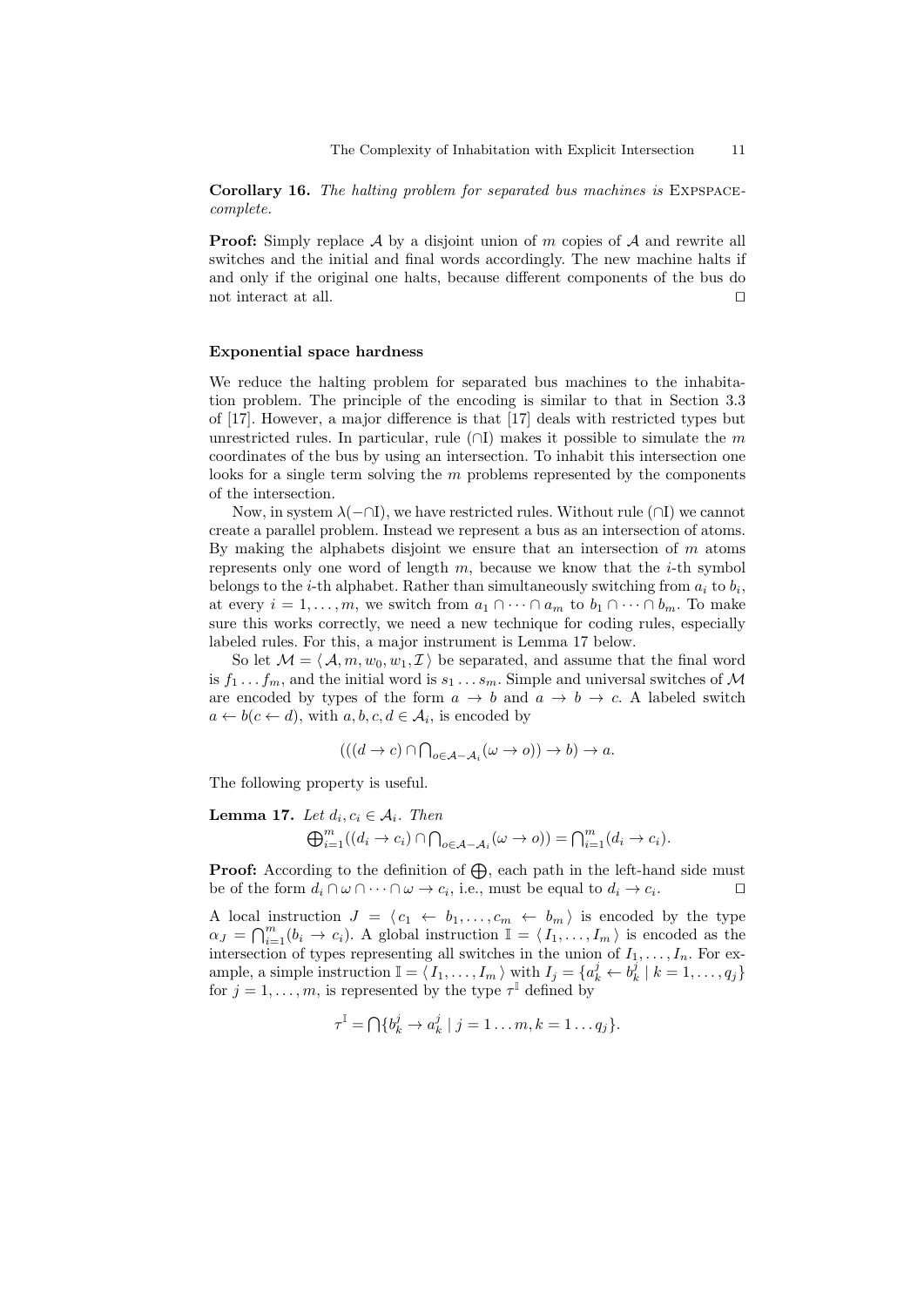Assuming  $\mathcal{I} = {\mathbb{I}_1, \ldots, \mathbb{I}_n}$ , we take  $\Gamma = \{x_0 : f_1 \cap \cdots \cap f_m, x_1 : \tau^1, \ldots, x_n : \tau^n\}$ , where each  $\tau^j$  represents  $\mathbb{I}_j$ . In addition, let  $\Gamma^{\mathcal{J}} = \Gamma \cup \{y_J : \alpha_J \mid J \in \mathcal{J}\}\,$  for any set  $J$  of local instructions.

A configuration  $\langle e_1 \dots e_m, \mathcal{J} \rangle$  of the machine is now represented by the inhabitation problem  $\Gamma^{\mathcal{J}} \vdash e_1 \cap \cdots \cap e_m$ . Here is what we need to prove.

**Lemma 18.** The configuration  $\langle e_1 \dots e_m, \mathcal{J} \rangle$  is accepting if and only if there is a term M satisfying  $\Gamma^{\mathcal{J}} \vdash M : e_1 \cap \cdots \cap e_m$ .

**Proof:** The proof of "only if" goes by induction with respect to the definition of acceptance.

Consider the case  $\langle e_1 \ldots e_m, \mathcal{J} \rangle \Rightarrow_M^{\mathbb{I}_j} \langle b_1 \ldots b_m, \mathcal{J} \rangle$ , where  $\mathbb{I}_j = \langle I_1, \ldots, I_m \rangle$ is simple and where  $e_i \leftarrow b_i$  is in the *i*-th component of  $\mathbb{I}_j$ , for  $i = 1, \ldots, m$ , and  $\langle b_1 \ldots b_m, \mathcal{J} \rangle$  is accepting. By induction hypothesis, there exists M such that  $\Gamma^{\mathcal{J}} \vdash M : b_1 \cap \cdots \cap b_m$ . By construction, we have  $(x_j : \tau^j) \in \Gamma^{\mathcal{J}}$  with

$$
\tau^j \le \bigcap_{i=1}^m (b_i \to e_i) \le \bigcap_{i=1}^m b_i \to \bigcap_{i=1}^m e_i
$$

where the last inequality follows by distributivity properties of  $\leq$ . It follows that  $\Gamma^{\mathcal{J}} \vdash x_j M : e_1 \cap \cdots \cap e_m$ . The similar case of a universal instruction is left out.

Consider the case of a labeled rule  $\mathbb{I}_i$  corresponding to the variable  $x_i$ . We have a switch  $e_i \leftarrow b_i (c_i \leftarrow d_i)$  at every component, and an accepting configuration  $\langle b_1 \dots b_m, \mathcal{J} \cup \{J\} \rangle$ , where  $J = \langle c_1 \leftarrow d_1, \dots, c_m \leftarrow d_m \rangle$ . By the induction hypothesis there is a term  $N$  such that

$$
\Gamma^{\mathcal{J}}, y_J : \alpha_J \vdash N : b_1 \cap \cdots \cap b_m.
$$

By Lemma 17, we have  $\alpha_J = \bigoplus_i ((d_i \to c_i) \cap \bigcap_{o \in A-A_i} (\omega \to o)),$  whence, by Lemma 9,

$$
\Gamma^{\mathcal{J}} \vdash \lambda y_J \, N : \bigcap_i [((d_i \to c_i) \cap \bigcap_{o \in \mathcal{A} - \mathcal{A}_i} (\omega \to o)) \to b_i]
$$

Since  $\Gamma(x_j)$  contains all paths  $(((d_i \to c_i) \cap \bigcap_{o \in A-A_i} (\omega \to o)) \to b_i) \to e_i$ , we may conclude from Lemma 11 that  $\Gamma^{\mathcal{J}} \vdash x_j(\lambda y_J N) : e_1 \cap \cdots \cap e_m$ .

The "if" part is shown by induction with respect to  $M$ , where  $M$  is assumed to be in normal form, cf. Lemma 7. Consider the case of  $M = x_j M'$ , where  $(x_j : \tau^j) \in \Gamma^{\mathcal{J}}$  represents a simple instruction of the form  $\mathbb{I}_j = \langle I_1, \ldots, I_m \rangle$ . Since  $\Gamma^{\mathcal{J}} \vdash x_j M' : e_1 \cap \cdots \cap e_m$ , it follows from Lemma 5 that we must have  $\tau^j \leq \zeta \to \bigcap_{i=1}^{m} e_i$ , and  $\Gamma^{\mathcal{J}} \vdash M' : \zeta$ , for some  $\zeta$ .

By Lemma 1, we have  $\zeta \leq \bigcap \{b_t \mid t \in T\}$ , and  $\bigcap \{a_t \mid t \in T\} \leq \bigcap_{i=1}^m e_i$ , where  $\bigcap_{t\in T}(b_t\to a_t)$  is a component of  $\tau^j$ . Since  $e_i$  and  $a_t$  are atoms, we actually have  $\{e_i \mid 1 \leq i \leq m\} \subseteq \{a_t \mid t \in T\}$ . Assume for simplicity that  $\{1, \ldots, m\} \subseteq T$ , and  $e_i = a_i$ , for all i. So  $\zeta \le \bigcap \{b_i \mid i = 1 \dots m\}$  and thus  $\Gamma^{\mathcal{J}} \vdash M' : b_1 \cap \cdots \cap b_m$ . By induction hypothesis,  $\langle b_1 \dots b_m, \mathcal{J} \rangle$  is accepting. Moreover, by construction of  $\tau^j$ together with  $\tau^j \leq \zeta \to \bigcap_{i=1}^m e_i$ , it must be that  $e_i \leftarrow b_i$  is in the *i*-th component of  $\mathbb{I}_j$ , for  $i = 1 \ldots m$ . It follows that  $\langle e_1 \ldots e_m, \mathcal{J} \rangle \Rightarrow_M^{\mathbb{I}_j} \langle b_1 \ldots b_m, \mathcal{J} \rangle$ , and hence  $\langle e_1 \dots e_m, \mathcal{J} \rangle$  is accepting.

The case of a universal instruction is similar. Again the most complex case is when  $M = x(\lambda y N)$ . If  $\Gamma^{\mathcal{J}} \vdash M : e_1 \cap \cdots \cap e_m$  then, for every i, there must be a component  $(((a_i \rightarrow b_i) \cap \bigcap_{o \in A-A_i} (\omega \rightarrow o)) \rightarrow c_i) \rightarrow e_i$  in  $\Gamma(x)$  such that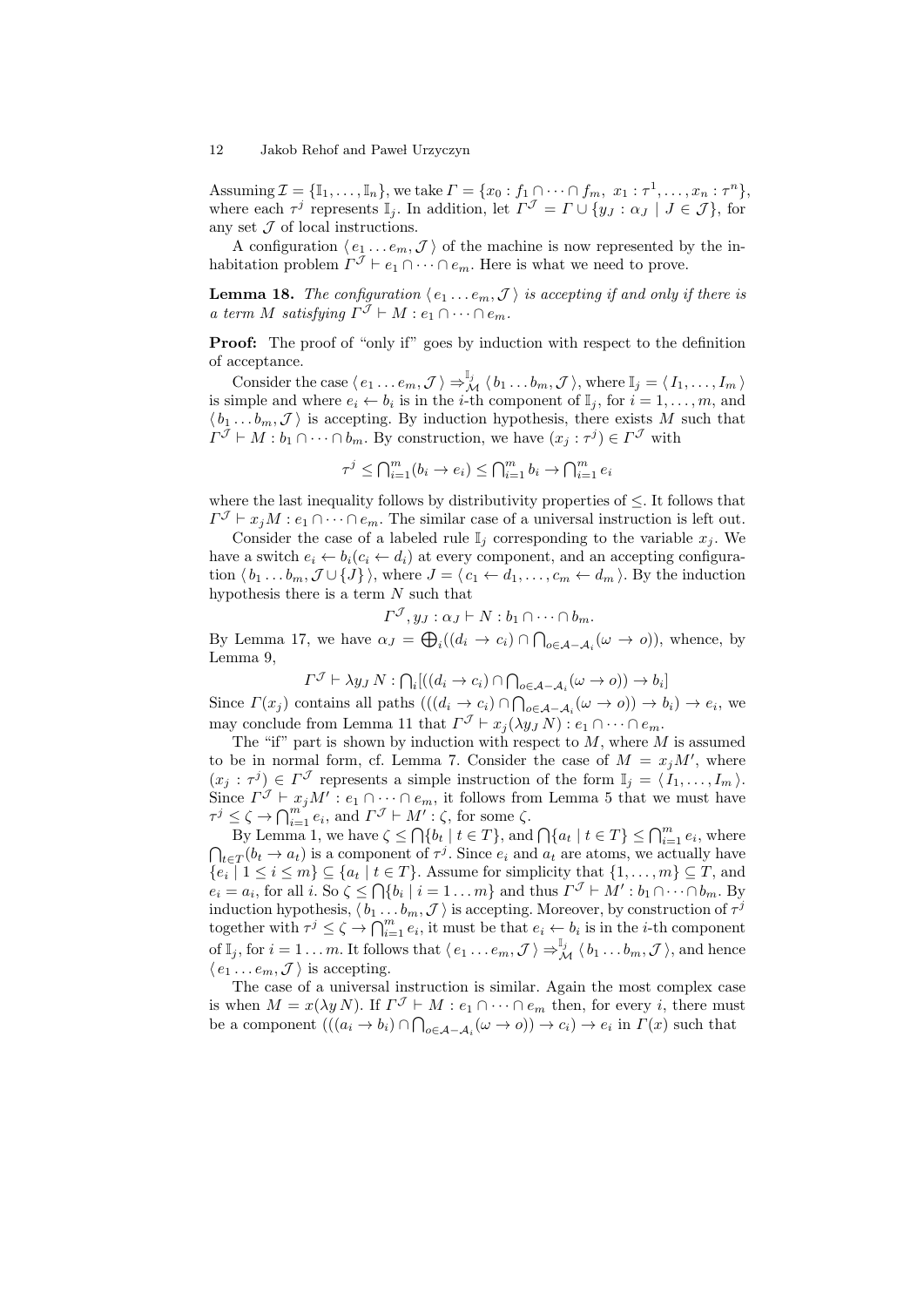The Complexity of Inhabitation with Explicit Intersection 13

$$
\Gamma^{\mathcal{J}} \vdash \lambda y \, N : \bigcap_i (((a_i \to b_i) \cap \bigcap_{o \in \mathcal{A} - \mathcal{A}_i} (\omega \to o)) \to c_i).
$$

Using again Lemmas 11 and 17, we see that  $\Gamma^{\mathcal{J}}$ ,  $y : \alpha_J \vdash \bigcap_i c_i$ , for an appropriate J, and here we apply the induction hypothesis.  $\Box$ 

**Theorem 19.** The inhabitation problem for  $\lambda$ ( $\neg$  $\Pi$ ) is EXPSPACE-complete.

Proof: The problem is in Expspace by Proposition 12, hardness follows from Corollary 16. Indeed, by Lemma 18, the machine  $M$  halts if and only if type  $\gamma_1 \to \cdots \to \gamma_k \to s_1 \cap \cdots \cap s_m$  is inhabited, where  $\gamma_i$  are all types from the environment  $\Gamma$ . (Note that the initial  $\mathcal J$  is empty.)

## 4 Pspace-completeness without subtyping

Systems of intersection types are often defined without subtyping, but with the intersection elimination rule (∩E) (which is derivable in presence of the subsumption rule). Such a restriction of  $\lambda(-\cap I)$  is given in Figure 3.

$$
\overline{\Gamma, x : \tau \vdash x : \tau} \text{(var)} \qquad \qquad \frac{\Gamma \vdash M : \tau \to \tau' \quad \Gamma \vdash N : \tau}{\Gamma \vdash (M \ N) : \tau'} \text{ (→E)}
$$
\n
$$
\frac{\Gamma, x : \tau \vdash M : \tau'}{\Gamma \vdash \lambda x M : \tau \to \tau'} \text{ (→I)} \qquad \frac{\Gamma \vdash M : \tau_1 \cap \tau_2}{\Gamma \vdash M : \tau_i} \text{ (∩E)}
$$

**Fig. 3:** Type system  $\lambda$ ( $\neg$ ∩I) without subtyping.

Define a relation  $\subseteq$  as the least quasi-order such that:

$$
- \tau \cap \sigma \sqsubseteq \tau;
$$
  
- If  $\sigma \sqsubseteq \sigma'$  then  $\tau \to \sigma \sqsubseteq \tau \to \sigma'.$ 

**Lemma 20.** If  $\Gamma \vdash xN_1 \dots N_k : \sigma$  then  $\Gamma(x) \sqsubseteq \tau_1 \rightarrow \cdots \rightarrow \tau_k \rightarrow \sigma$ , where  $\Gamma \vdash N_i : \tau_i$ , for all i.

Proof: Induction.  $\Box$ 

A derivation is long normal when it only uses the following rules:

$$
\frac{\Gamma(x:\tau) \vdash N:\sigma}{\Gamma \vdash \lambda x \, N:\tau \to \sigma} \qquad \qquad \frac{\Gamma \vdash N_i:\tau_i \ \ (i=1,\ldots,k)}{\Gamma \vdash x \, N_1 \ldots N_k:\alpha} \left( \Gamma(x) \sqsubseteq \tau_1 \to \cdots \to \tau_k \to \alpha \right)
$$

where  $\alpha$  is not an arrow type. The next lemma is almost literally the same as proving that an inhabited simple type has a long normal inhabitant.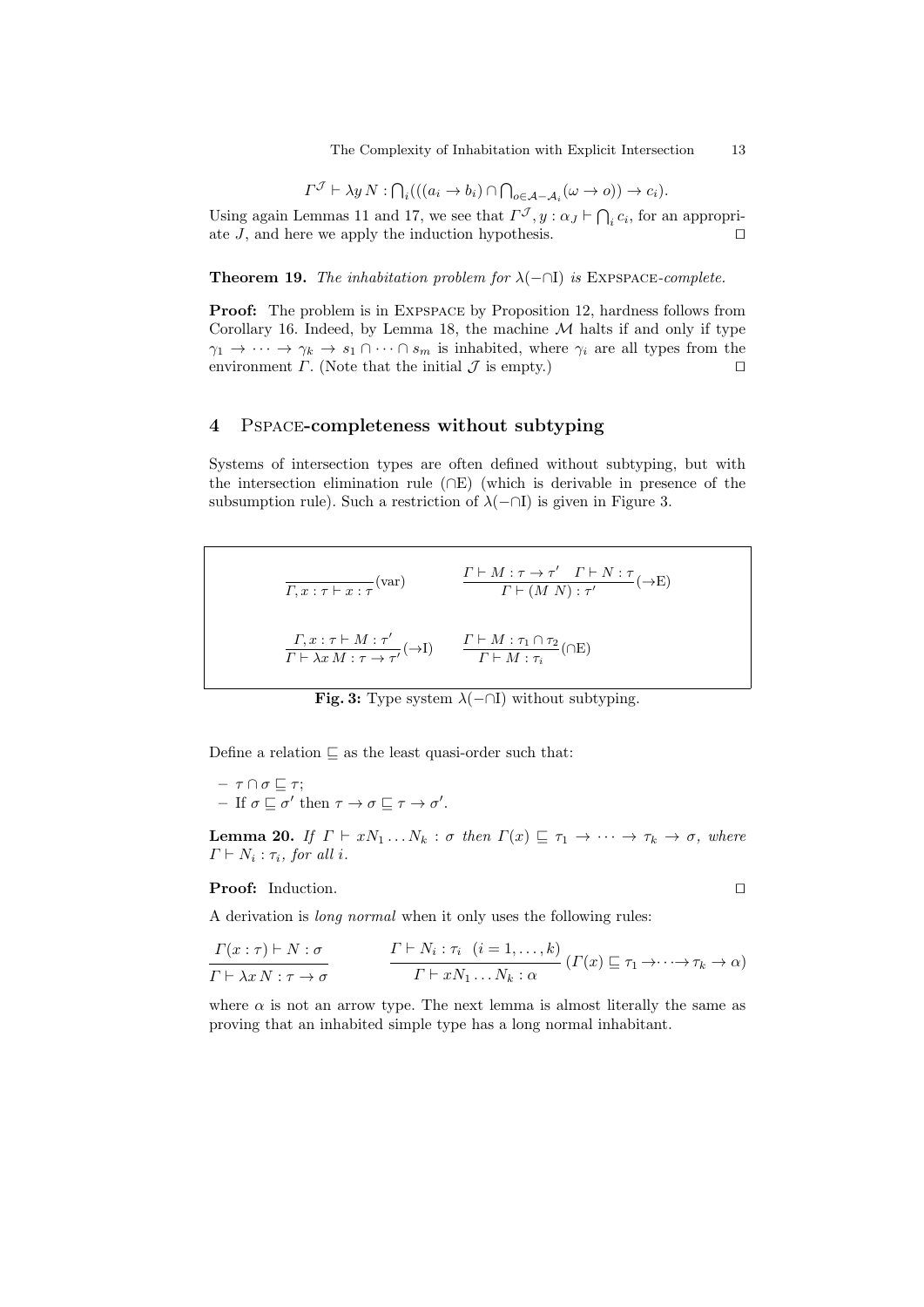**Lemma 21.** If  $\Gamma \vdash M : \tau$  then there is a long normal derivation of  $\Gamma \vdash M' : \tau$ , for some  $M'$ .

**Proof:** Without loss of generality, we can take M normal. We use induction with respect to the size of M. If  $\tau = \sigma \to \rho$  and  $M = \lambda z N$ , apply induction to N. If  $M = zN_1 \dots N_k$ , write  $\tau$  as  $\tau = \rho_1 \rightarrow \cdots \rightarrow \rho_m \rightarrow \alpha$ , with  $\alpha$  not an arrow type. Use Lemma 20, and apply induction to  $\Gamma \vdash N_i : \tau_i$  to obtain terms  $N_i'$  such that  $\Gamma \vdash N_i' : \tau_i$  have long normal derivations. Finally define  $M'$ as the term  $\lambda y_1 \dots y_m z N'_1 \dots N'_k y_1 \dots y_m$ .

Corollary 22. Inhabitation in system  $\lambda$ (-∩I) without subtyping is PSPACEcomplete.

Proof: By Lemma 21 an inhabited type has an inhabitant with a long normal derivation. Therefore, a Pspace inhabitation algorithm can be obtained as a slight modification of the ordinary Wajsberg/Ben-Yelles procedure for simple types, as in e.g. [15]. The only difference is that, when looking for a proof of a non-arrow type  $\alpha$ , one chooses a "path" of the form  $\tau_1 \to \cdots \to \tau_k \to \alpha$  where  $\Gamma(x) \subseteq \tau_1 \to \cdots \to \tau_k \to \alpha$  (rather than  $\Gamma(x) = \tau_1 \to \cdots \to \tau_k \to \alpha$ ), for some x. A path is selected nondeterministically by inspecting the tree of  $\Gamma(x)$ from the root towards the leaves (may stop at an internal ∩-node). The case  $\Gamma \vdash \tau \to \sigma$  is reduced as usual to  $\Gamma \vdash \sigma$  or  $\Gamma, x : \tau \vdash \sigma$ , with fresh x, depending on whether  $\tau \in rn(\Gamma)$  or not.

The Pspace-hardness follows easily from Pspace-hardness of inhabitation in simple types, since  $\lambda$ ( $\cap$ I) without subtyping is easily seen to be a conservative extension of the simple typed system  $\lambda_{\rightarrow}$  (if  $\Gamma$  contains only simple types, then  $\Gamma \vdash M : \tau$  in  $\lambda(-\cap I)$  is equivalent to  $\Gamma \vdash M : \tau$  in  $\lambda_{\rightarrow}$ ).

## 5 Conclusion

We have considered the question of complexity of inhabitation for a natural fragment of the intersection typed  $\lambda$ -calculus, in which intersections are *explicit*, in the sense of "Church-style" type assumptions or, equivalently, in the sense that intersections cannot be introduced. Decidability was shown by Kurata and Takahashi [7], but the question of complexity was left open. In the present paper we have settled the question: the problem is Expspace-complete. We have emphasized the importance of subtyping by pointing out that the problem is Pspace-complete in the absence of subtyping. Since decidable inhabitation can be seen as a basis for automatic program synthesis problems [12], our result determines the complexity of synthesis for the "Church-style fragment" of the intersection typed  $\lambda$ -calculus. More generally, our result adds to the emerging systematic understanding of the fine structure of intersection type systems.